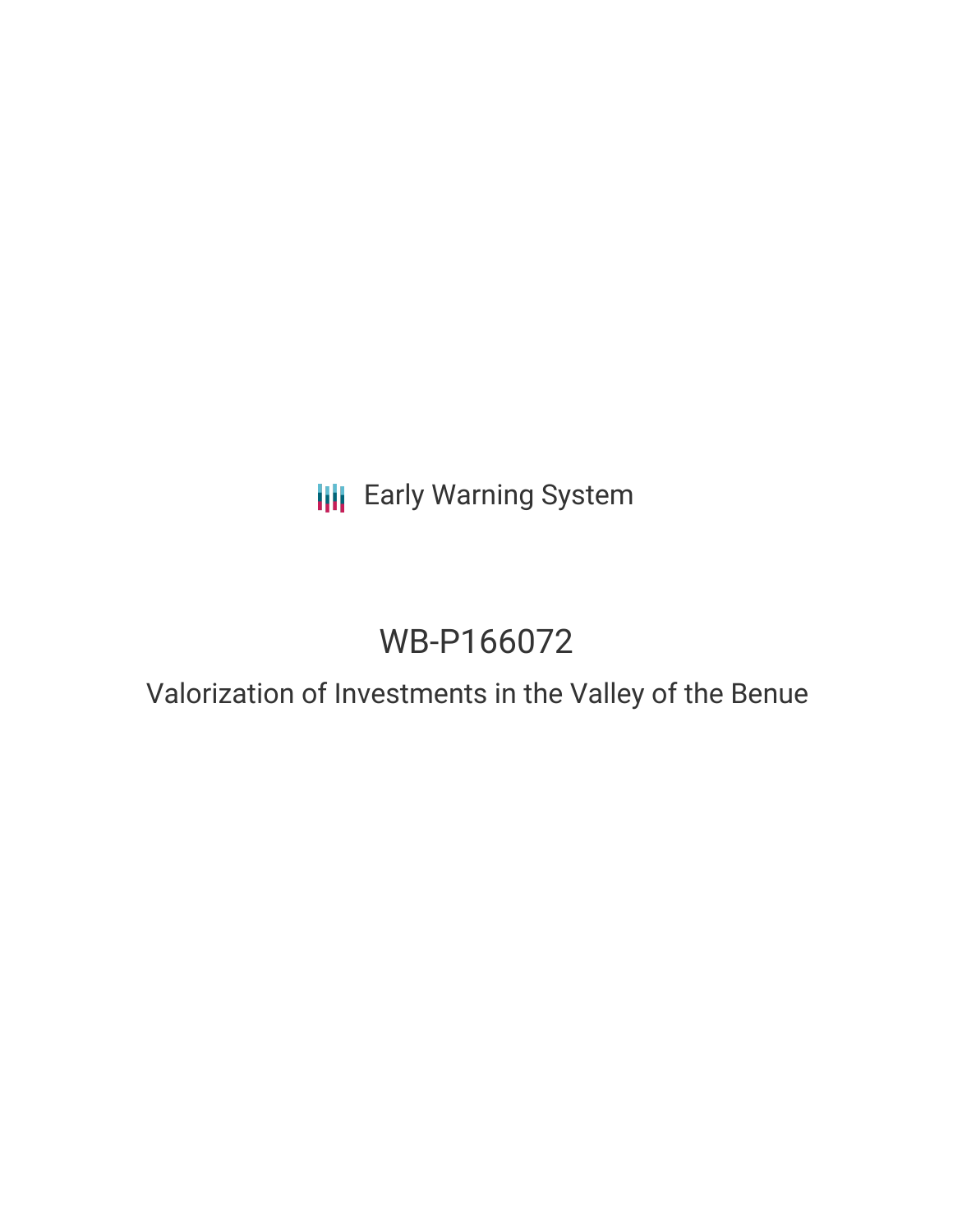

#### **Quick Facts**

| <b>Countries</b>               | Cameroon               |
|--------------------------------|------------------------|
| <b>Financial Institutions</b>  | World Bank (WB)        |
| <b>Status</b>                  | Active                 |
| <b>Bank Risk Rating</b>        | A                      |
| <b>Borrower</b>                | Government of Cameroon |
| <b>Sectors</b>                 | Finance                |
| <b>Investment Amount (USD)</b> | \$200.00 million       |
| <b>Project Cost (USD)</b>      | \$200.00 million       |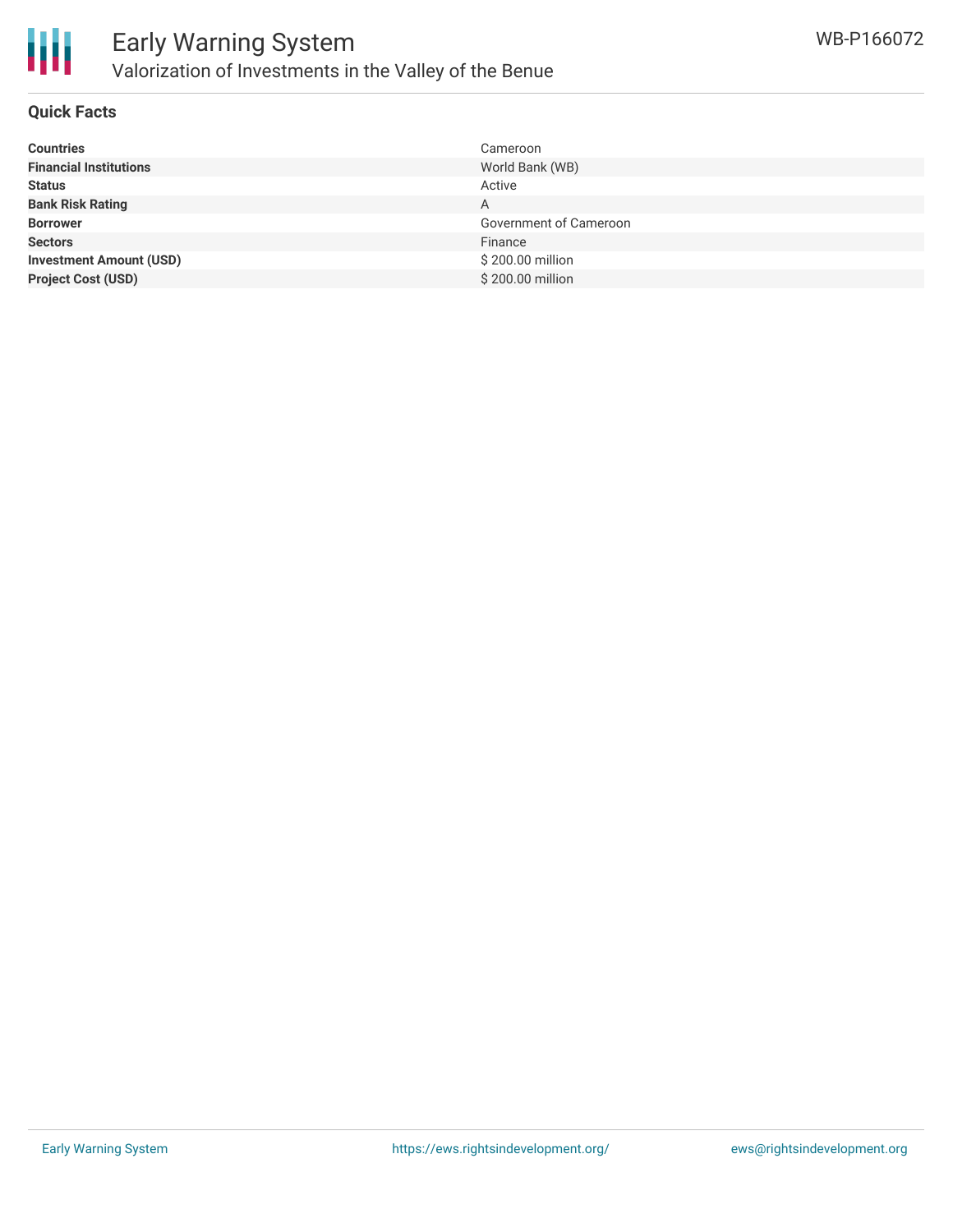

### **Project Description**

No project information available at the time of disclosure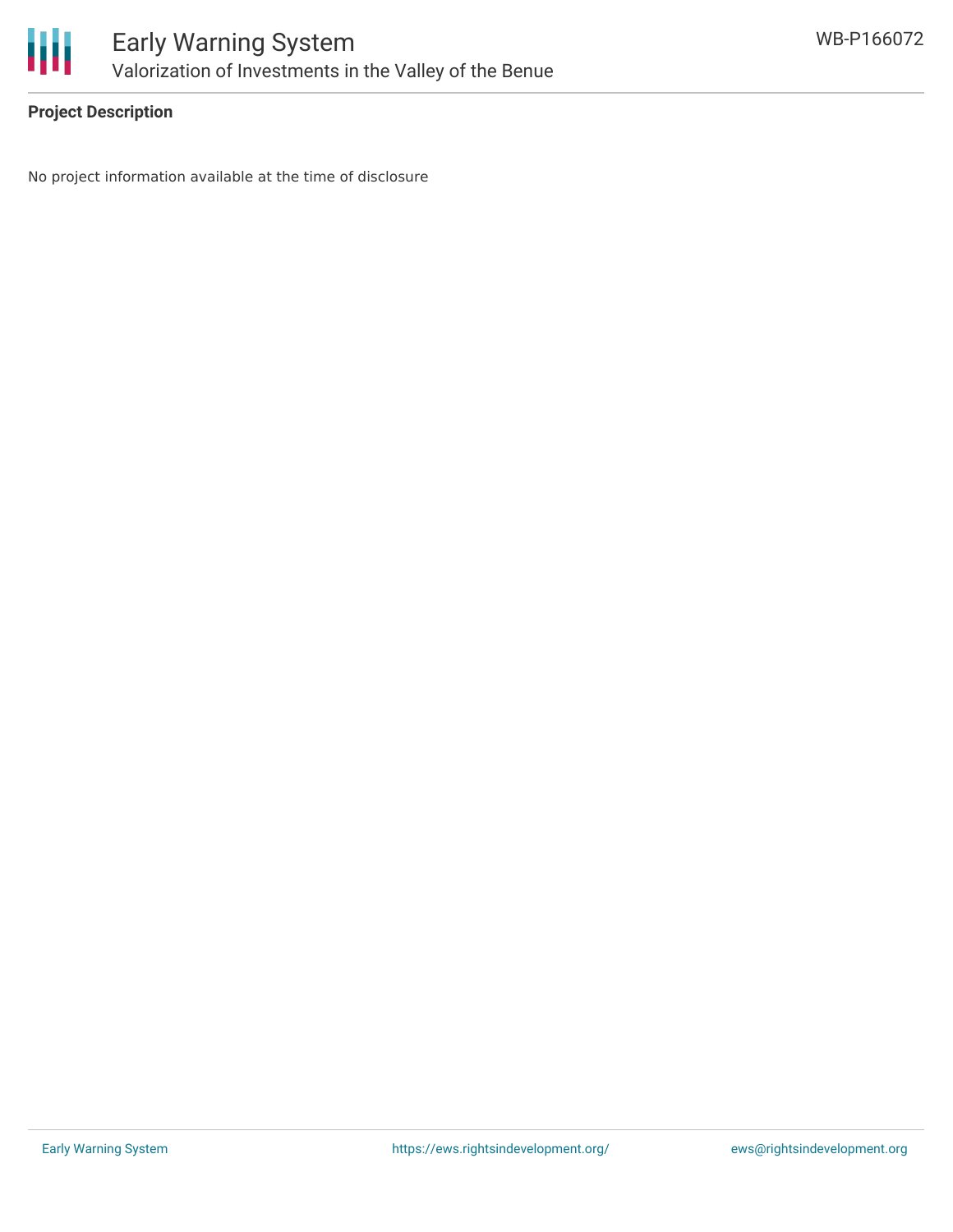

#### **Investment Description**

World Bank (WB)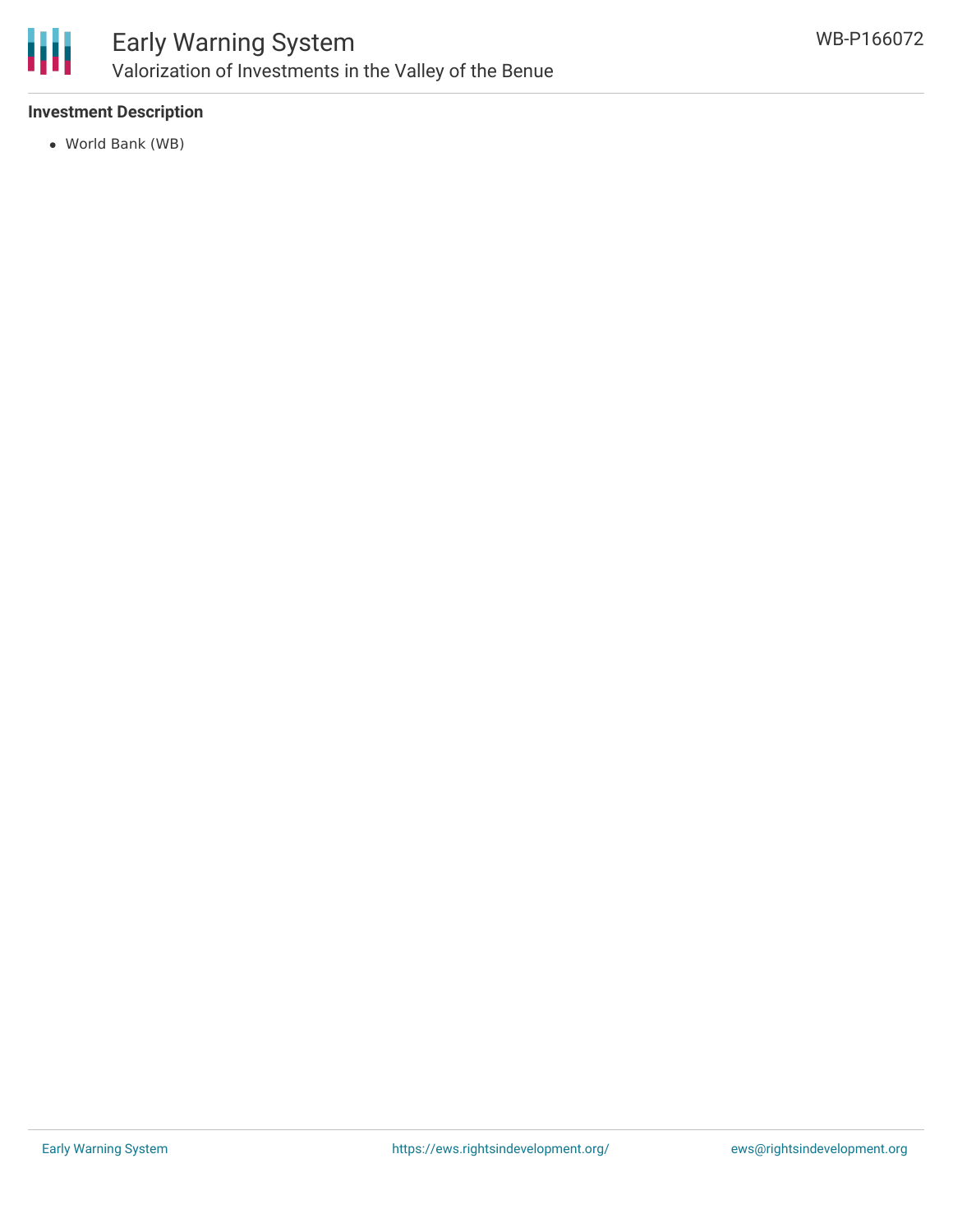

#### **Contact Information**

No contact information provided at the time of disclosure

ACCOUNTABILITY MECHANISM OF WORLD BANK

The World Bank Inspection Panel is the independent complaint mechanism and fact-finding body for people who believe they are likely to be, or have been, adversely affected by a World Bank-financed project. If you submit a complaint to the Inspection Panel, they may investigate to assess whether the World Bank is following its own policies and procedures for preventing harm to people or the environment. You can contact the Inspection Panel or submit a complaint by emailing ipanel@worldbank.org. You can learn more about the Inspection Panel and how to file a complaint at: http://ewebapps.worldbank.org/apps/ip/Pages/Home.aspx.